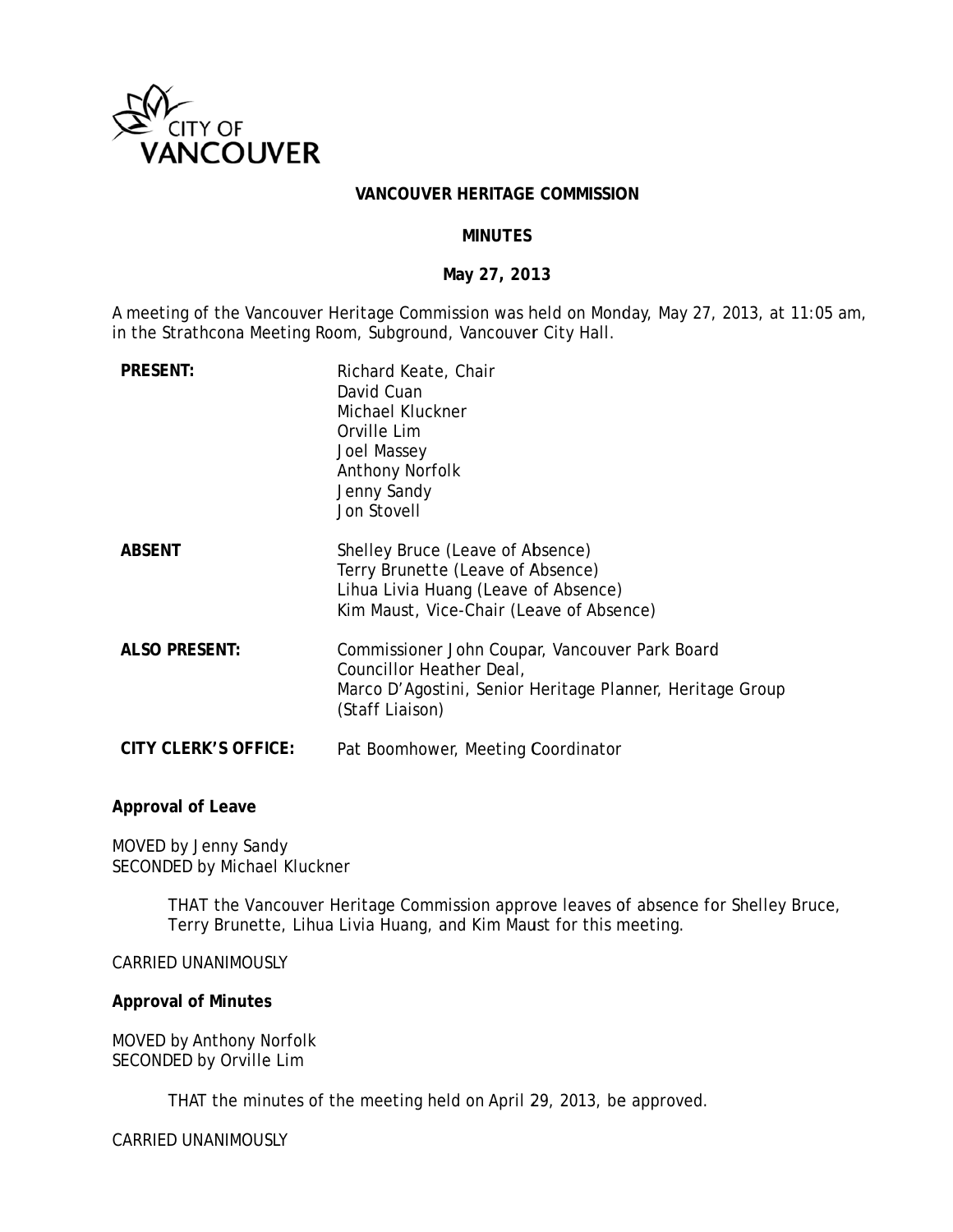# **1. Business Arising from the Minutes**

None.

- **2. Conservation Review**
- **(a) 231 E. Pender Street DE416681 M**

Applicant: John Bingham, Architect, Bingham Hill Architects David Porte, Developer, Porte Development Corp.

Staff: Zlatan Jankovic, Heritage Planner

Issues:

- (i) Compliance of the proposed new development with the HA-1 Design Guidelines and the Chinatown character;
- (ii) Conservation strategy for the service station building;
- (iii) The strategy to address the mural loss

Staff outlined the application and introduced the owner.

Messrs. Bingham and Porte provided an overview and responded to questions.

MOVED by Michael Kluckner SECONDED by Jenny Sandy

> THAT the Vancouver Heritage Commission supports the development application for 231 East Pender Street (DE416681) as presented at the May 27, 2013, meeting, and further recommends:

- retention of the unequal front façade widths,
- design development of the southwest corner to make it a stronger element,
- design development of the west lane elevation, specifically including centering the garage doors on the elevation and reflecting the south façade and roof line of the original building,
- consideration of stepping back the terrace at the central bay on the 8th floor of the front façade to make the central bay read like a lower building,
- and, where feasible, reuse of the original garage doors on the west façade rather than replication.

CARRIED (Orville Lim opposed)

*\* \* \* \* \** 

*The Commission recessed at 11:56 am to allow the models to be moved and reconvened at 12:10 pm with the same members present.* 

*\* \* \* \* \**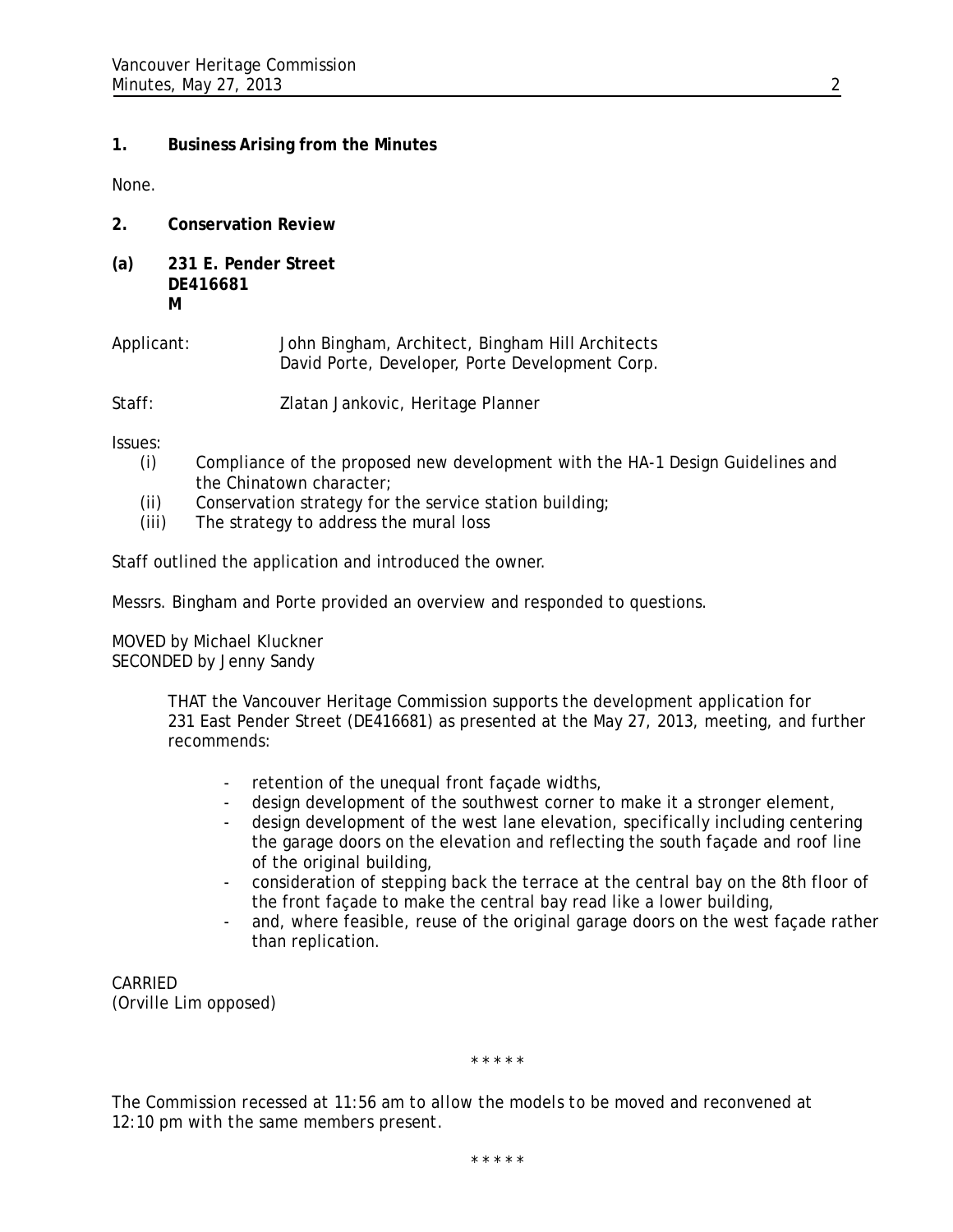# **(b) 1920 SW Marine Drive, Casa Mia VHR A Rezoning Application**

| Applicant: | Stuart Howard, Stuart Howard Architects<br>Don Luxton, Donald Luxton & Associates |
|------------|-----------------------------------------------------------------------------------|
| Staff:     | Marco D'Agostini, Senior Heritage Planner<br>Grant Miller, Rezoning Planner       |

Issues:

- (i) Statement of Significance and Conservation Plan;
- (ii) Overall proposal and compatibility of the new addition with the heritage building

The Chair outlined the process for the meeting and the Commission's role for the many observers attending.

Staff and applicant team reviewed the application and provided an update since the April 16, 2012, VHC meeting, with regard to the proposal to rezone the site for the development of a 92 bed Community Care Facility – Class B (long term care), retention and conversion of Casa Mia, and development of a new 3-storey addition with underground parking and loading facilities replacing the existing garage. They also responded to questions.

MOVED by Michael Kluckner SECONDED by Anthony Norfolk

> THAT the Vancouver Heritage Commission does not support the rezoning application for Casa Mia (1920 SW Marine Drive) due to:

- i) the scale of the proposed new building, which dominates the heritage building,
- ii) the poorly resolved connection between the old and new parts of the site,
- iii) the loss of estate character in the neighbourhood.
- iv) the institutional nature of the design of the new building,
- v) the loss of the garage, and
- vi) the potential loss of some interior details in the proposed designated areas, especially in the bathrooms.

amended

The Commission requested to separate the components of the motion for the vote.

AMENDMENT MOVED by Jon Stovell SECONDED by Anthony Norfolk

THAT the following be added:

A. THAT the Vancouver Heritage Commission supports the restoration and retention of Casa Mia.

## CARRIED UNANIMOUSLY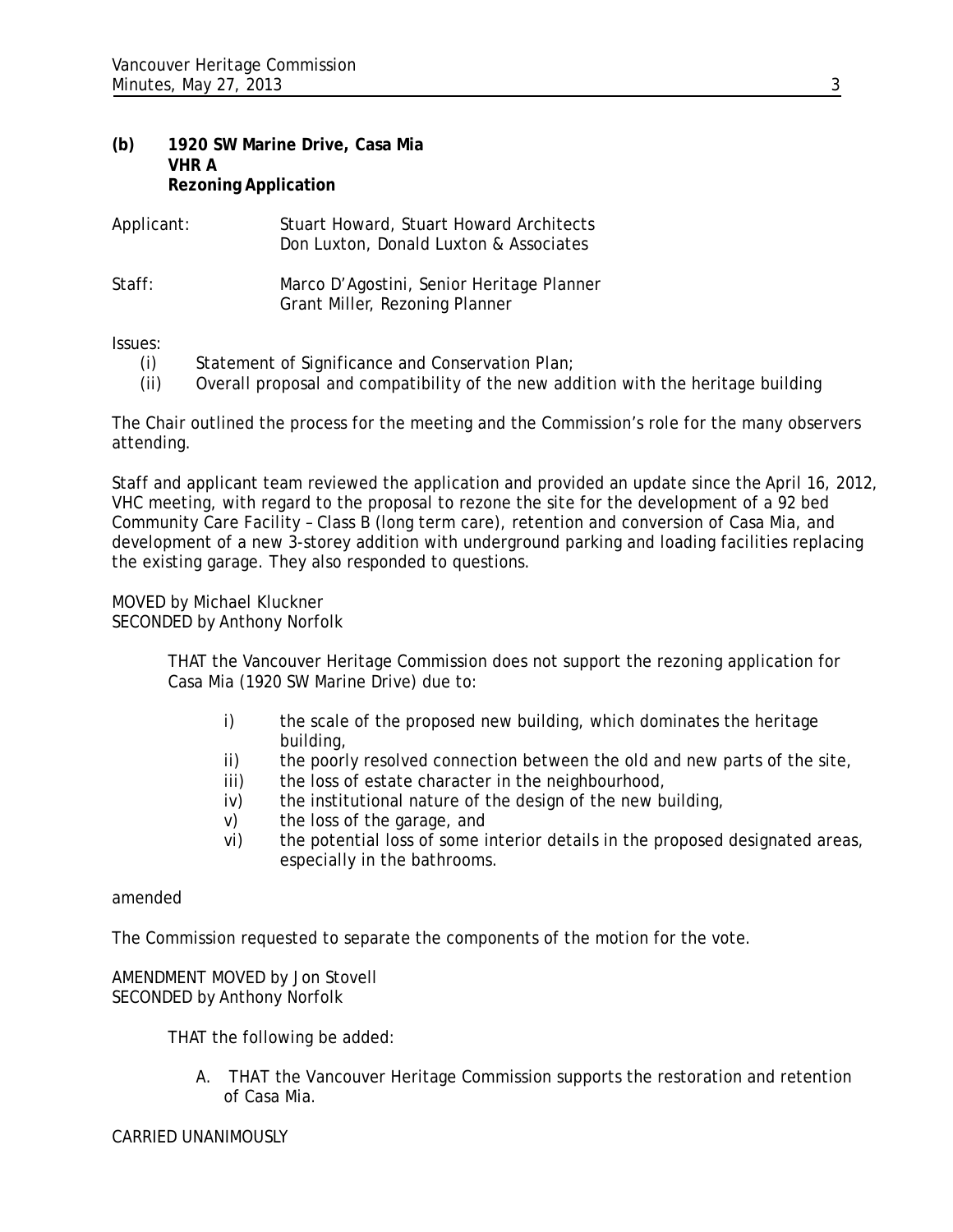## MOVED by Michael Kluckner SECONDED by Anthony Norfolk

THAT the following with regard to scale, connection and loss of estate character be paragraph B:

THAT VHC does not support the rezoning application for Casa Mia (1920 SW Marine Drive) as presented on May 27, 2013, due to:

- the scale of the proposed new building, which dominates the heritage building,
- the poorly resolved connection between the old and new parts of the site, and
- the loss of estate character in the neighbourhood.

# CARRIED

(Joel Massey and Jon Stovell opposed)

AMENDMENT MOVED by Jenny Sandy SECONDED by Anthony Norfolk

THAT the following added to bullet (iv) to read:

FURTHER THAT the VHC does not support the proposal because of the institutional nature of the design of the new building which is not compatible with the National Guidelines;

CARRIED (David Cuan, Joel Massey and Jon Stovell opposed)

AMENDMENT MOVED by Anthony Norfolk SECONDED by Richard Keate

THAT the following be added to bullet (v) to read:

AND FURTHER THAT the VHC does not support the proposal because of the loss of the garage.

# CARRIED

(Joel Massey and Jon Stovell opposed)

AMENDMENT MOVED by Jenny Sandy SECONDED by Anthony Norfolk

THAT the following be added to bullet (vi) to read:

FURTHER THAT the VHC does not support the proposal because of the potential loss of interior details in the proposed designated areas, especially in the bathrooms.

LOST

(David Cuan, Michael Kluckner, Joel Massey and Jon Stovell opposed)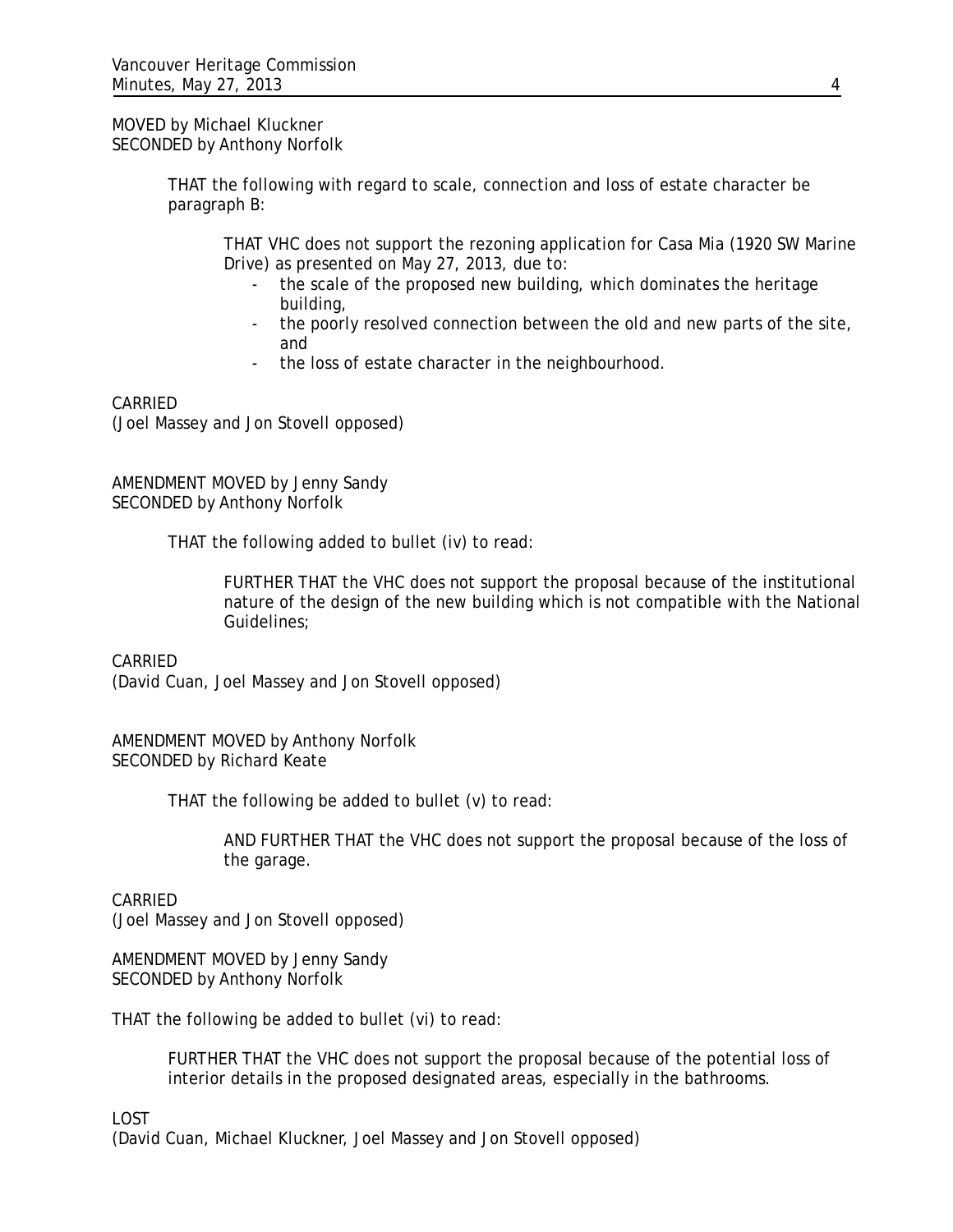AMENDMENT MOVED by Michael Kluckner SECONDED by Jenny Sandy

THAT the following be added as C:

THAT the Vancouver Heritage Commission refer the updated Statement of Significance (SoS) to the Commission's Statement of Significance/Vancouver Heritage Register Subcommittee for further examination and comment.

CARRIED UNANIMOUSLY

AMENDMENT MOVED by Richard Keate SECONDED by Orville Lim

THAT the following be added as D:

THAT the VHC commends the applicant for the restoration and maintenance of the existing Casa Mia house.

CARRIED UNANIMOUSLY

# FINAL MOTION AS ADOPTED

- A. THAT the Vancouver Heritage Commission (VHC) supports the restoration and retention of Casa Mia.
- B. THAT VHC does not support the rezoning application for 1920 SW Marine Drive as presented on May 27, 2013, due to:
	- the scale of the proposed new building, which dominates the heritage building,
	- the poorly resolved connection between the old and new parts of the site, and
	- the loss of estate character in the neighbourhood;

FURTHER THAT the VHC does not support the proposal because of the institutional nature of the design of the new building which is not compatible with the National Guidelines;

AND FURTHER THAT the VHC does not support the proposal because of the loss of the garage.

- C. THAT the Vancouver Heritage Commission refer the updated Statement of Significance (SoS) for Casa Mia (1920 SW Marine Drive) to the Commission's SoS/Vancouver Heritage Register Subcommittee for further examination and comment.
- D. THAT the VHC commends the applicant for the restoration and maintenance of the existing Casa Mia house.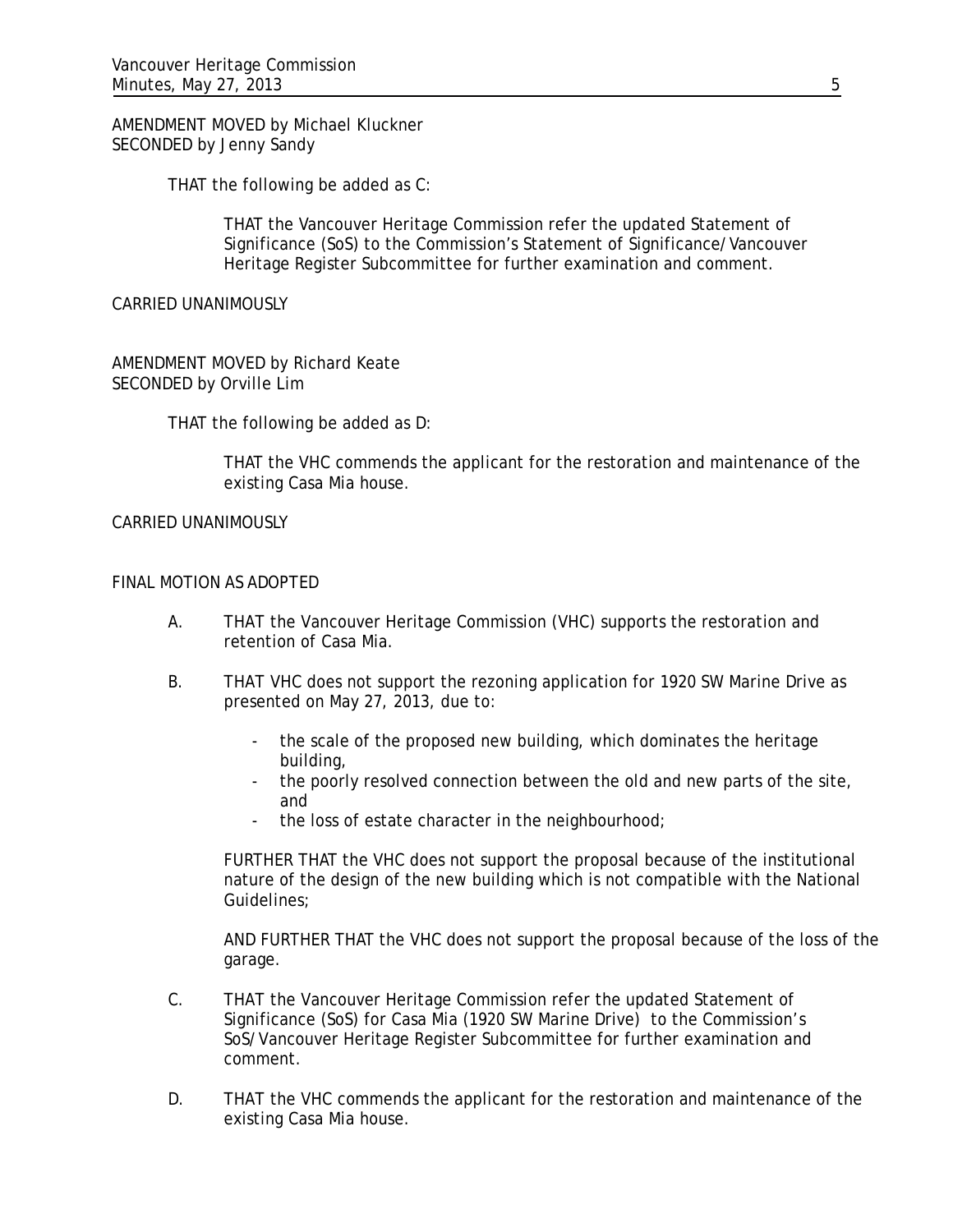# **(c) Heritage Program Review**

As follow-up to the motion passed by City Council on May 15, 2013, staff sought Commission's input as to how members would like to be involved in the work for the report back to Council on:

- The role of the City in retaining or protecting privately-owned heritage buildings;
- Existing heritage retention programs and information on how they are performing;
- The use of deconstruction, both to preserve heritage features and divert waste from the landfill;
- How heritage is defined for the purposes of these programs;
- Potential improvements to these programs, based on best practices in other cities.

Councillor Deal provided an update on the Heritage Registry Agreement program and density bank update received by Council, potential tools available, and upcoming cultural mapping, and along with Marco D'Agostini, Senior Heritage Planner, responded to questions.

Following discussion regarding budget, Park Board buildings, Provincial legislation, heritagerelated density bonuses, cultural and economic value, and renovation processes, the Commission considered holding a workshop.

Staff Liaison will bring an update to the next VHC meeting to assist in determining whether to have a workshop. Jon Stovell, Joel Massey, and Commissioner Coupar will bring developer, residential and Park Board land and building examples, respectively.

# **3. Sub-committee Reports**

*a) SoS/VHR Sub-Committee* 

Hugh McLean, Heritage Planning Analyst, reviewed the Statement of Significance/Vancouver Heritage Register Subcommittee report dated May 6, 2013 *(distributed – on file)*.

MOVED by Michael Kluckner SECONDED by Jon Stovell

> THAT the Vancouver Heritage Commission supports adding the following to the Vancouver Heritage Register as B-listings:

- $\bullet$  2806 West 38<sup>th</sup> Avenue, Butterfield House
- 1160 East Georgia Street, Pastinsky House

# CARRIED UNANIMOUSLY

# *b) Heritage Awards Sub-Committee*

The Chair requested any members who are unable to attend the Heritage Awards event being held later that day to let him know as soon as possible due to the limited number of seats.